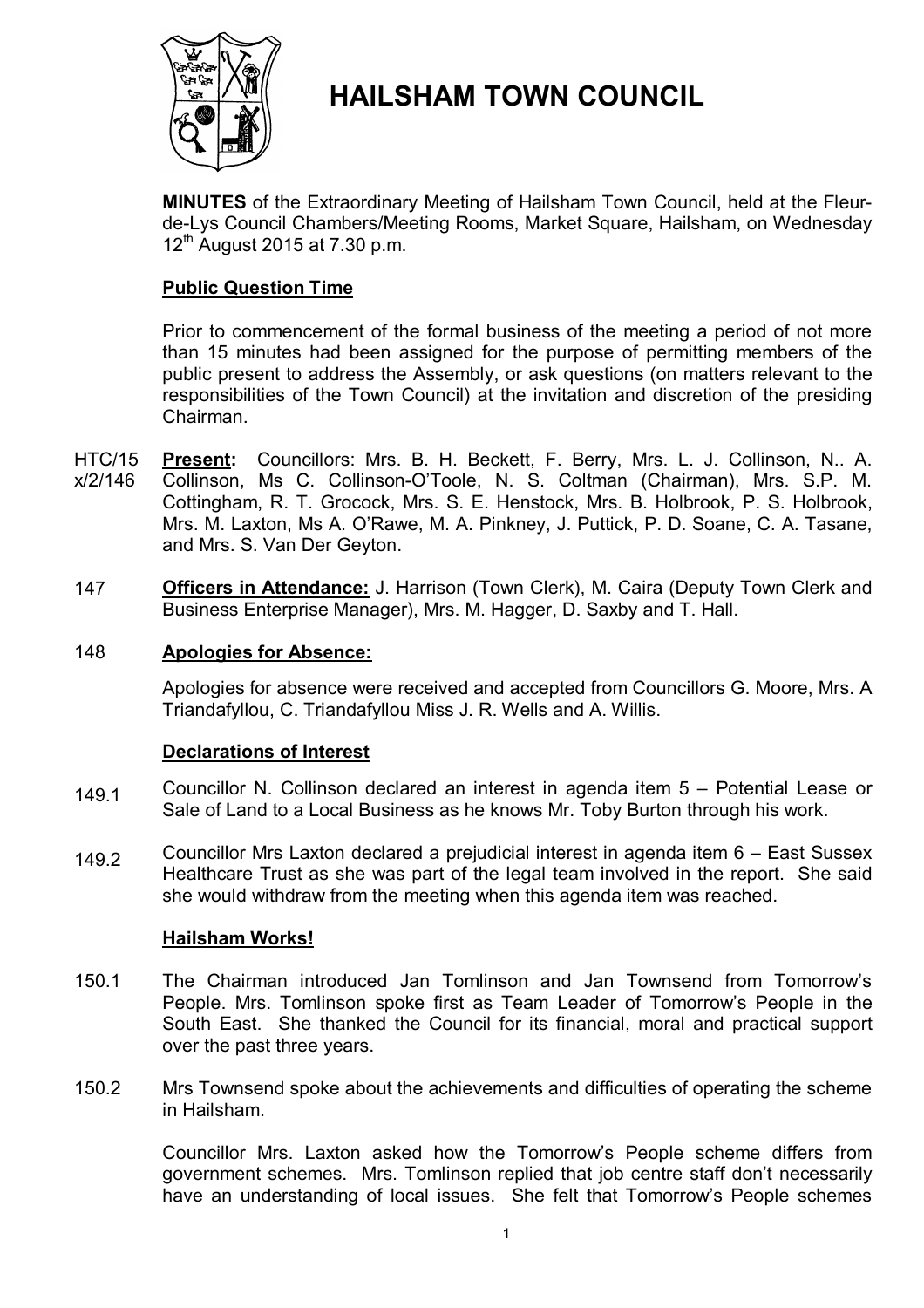added value to government schemes.

Councillor Soane asked how big the problems of youth unemployment and disenfranchisement were in Hailsham. Mrs Townsend said that a number of young people had no fixed addressed with the accompanying problem of rough sleeping. There was a need for affordable housing.

Councillor N. Collinson asked how the figures in Hailsham compared with elsewhere. Mrs. Tomlinson replied that some urban areas were higher,

Councillor Berry asked would cuts in benefits to young people make the problem worse. Mrs. Tomlinson was of the opinion that they would.

The Chairman thanked Mrs. Tomlinson and Mrs. Townsend for attending the meeting and presenting their report.

150.3 **RESOLVED** to note the report on Hailsham Works.

#### **Potential Lease or Sale of Land to a Local Business**

- 151.1 The Chairman introduced Mr. Toby Burton from Chandlers Group Limited.
- 151.2 Mr. Burton said that his company had a strong desire to stay within the town, as it employed over 100 people, many of whom were local. The company had, however, outgrown the current facility. They were under pressure from BMW to redevelop. The only viable land in Hailsham was the Town Council owned land identified in the officer's report, as circulated with the agenda and as appendix HTC/15/2x/151A to this report.
- 151.3 Councillor Tasane said he could not see what benefit this proposal had for the town or its people.

Councillor Mrs Laxton asked were other areas considered. Mr. Burton replied that a site in The Dicker was the only possible alternative.

- 151.4 Councillor N. Collinson said that this meeting was not the forum to get into detailed discussions on the proposal, rather a decision in principle was needed.
- 151.5 **RESOLVED** in principle to open discussions with Chandlers Group Limited to lease or sell the Town Council owned land identified in the officer's report, as circulated with the agenda and as appendix HTC/15/2x/151A to this report.; and to commission the Council's solicitor to undertake a feasibility study to this end, subject to the ability to remove the appropriate restrictions and on condition that Chandlers meet the Council's legal costs.
- 151.6 Councillors Berry, P. Holbrook, Mrs. B. Holbrook and Tasane requested that their abstentions from voting be recorded.

#### **Report of the Independent Wealden Parish Remuneration Panel 2015/16**

152.1 Members considered the report and recommendations contained in the Wealden Parish Remuneration Panel as circulated with the agenda, as Appendix HTC/15/2x/152A to these minutes.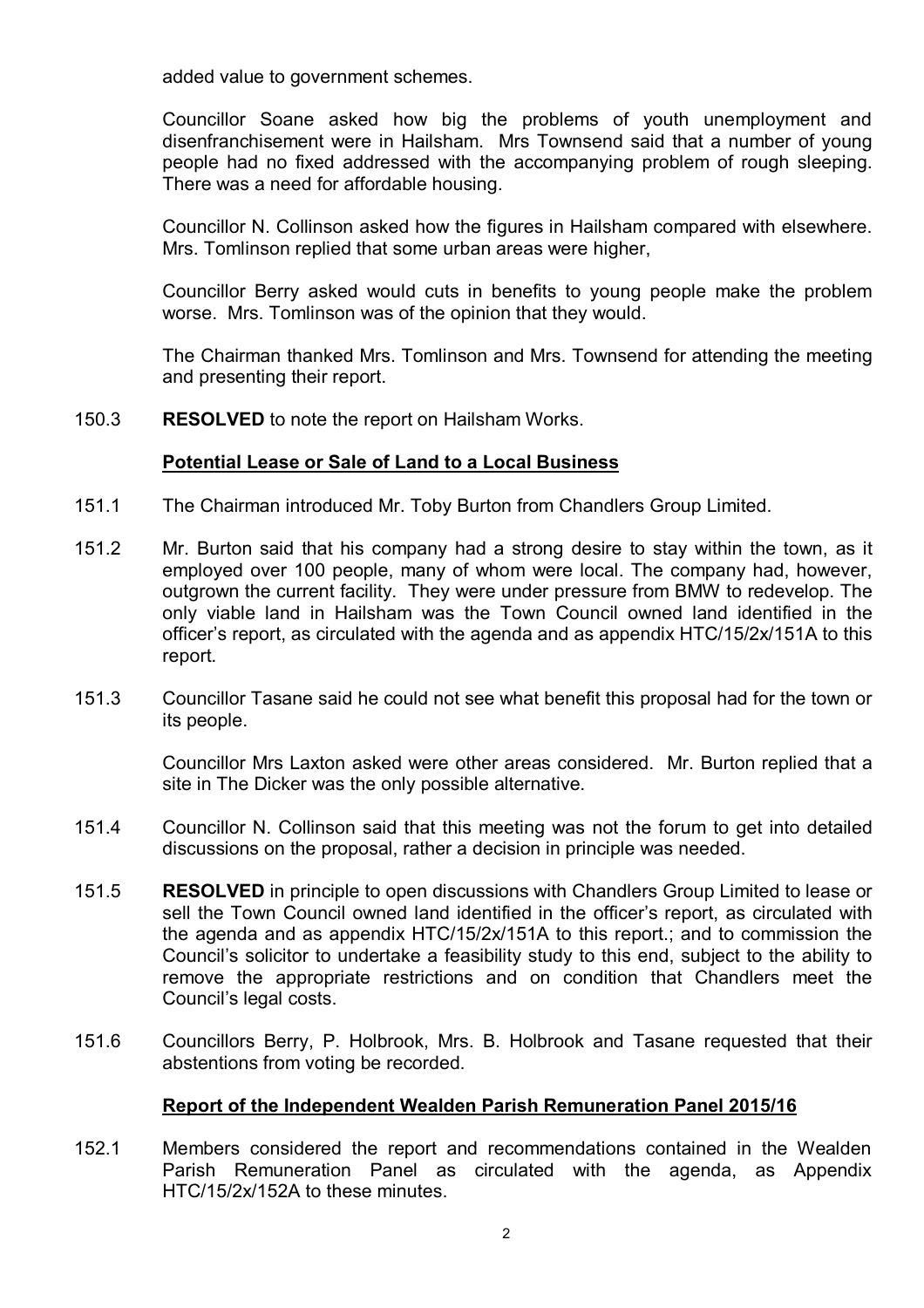Discussion ensued.

152.3 **RESOLVED** to reject the recommendations contained in the Wealden Parish Remuneration Panel as it affects Hailsham Town Council.

### **East Sussex Healthcare NHS Trust**

- 153.1 Councillor Mrs. Laxton left the meeting for the duration of discussion on this agenda item.
- 153.2 The Chairman introduced Mrs. Liz Walke from the Save the DGH Campaign.

She cited the report that was highly critical of the senior management team of the trust.

Members who spoke were also critical of the senior management team but were complimentary of the healthcare provision by the doctors and nurses.

#### 153.4 **RESOLVED** that:

- 1. A letter should be written to the Trust that this Council has no confidence in the senior management of the East Sussex Healthcare NHS Trust,; requesting that the Chairman of the Trust should step down from his position, and seeking an explanation of why Hailsham has no hospital services, and
- 2. Copies of the letter should be sent the Secretary of State for Health and the Member of Parliament for Wealden.

### **Councillors' Questions/Information Forum**

#### 154 Conduct at Meetings

Councillor Ms C. Collinson-O'Toole said that whist she agreed with the decision to address members by their first names other formalities should be adhered to, such as standing when speaking and not informally talking when a member was addressing the meeting.

Councillor Mrs. M. Laxton suggested the provision of microphones to make hearing debate easier.

#### 155 Hailsham Festival of Arts and Culture

Councillor N. Collinson reminded members that this year's Festival begins on  $12<sup>th</sup>$ September.

#### 156 Environment Hailsham

Councillor Mrs. S. Van Der Geyten said that members of the public had approached her saying how colourful and pleasant the town was looking because of the floral displays.

She wished to thank Councillor Grocock and the Environment Hailsham team for all the work it had done,